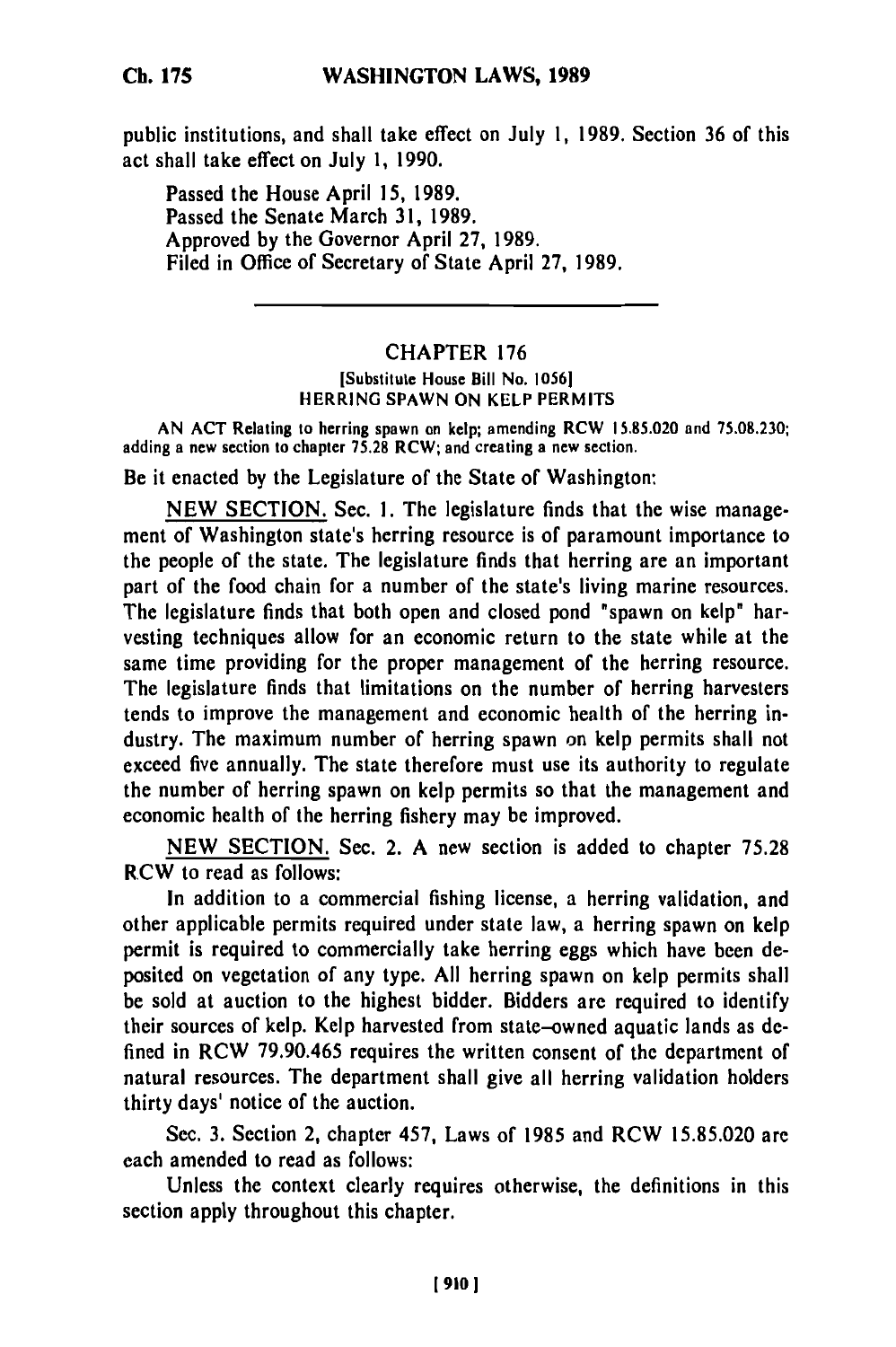**(1)** "Aquaculture" means the process of growing, farming, or cultivating private sector cultured aquatic products in marine or freshwaters and includes management **by** an aquatic farmer.

(2) "Aquatic farmer" is a private sector person who commercially farms and manages the cultivating of private sector cultured aquatic products on the person's own land or on land in which the person has a present right of possession.

**(3)** "Private sector cultured aquatic products" **are** native, nonnative, or hybrids of marine or freshwater plants and animals that are propagated, farmed, or cultivated on aquatic farms under the supervision and management of a private sector aquatic farmer or that are naturally set on aquatic farms which at the time of setting are under the active supervision and management of a private sector aquatic farmer. When produced under such supervision and management, private sector cultured aquatic products include, but are not limited to, the following plants and animals:

SCIENTIFIC NAME COMMON NAME

| Enteromorpha         | green nori                       |
|----------------------|----------------------------------|
| Monostroma           | awo-nori                         |
| Ulva                 | sea lettuce                      |
| Laminaria            | konbu                            |
| Nereocystis          | bull kelp                        |
| Porphyra             | nori                             |
| Iridaea              |                                  |
| Haliotis             | abalone                          |
| <b>Zhlamys</b>       | pink scallop                     |
| Hinnites             | rock scallop                     |
| Tatinopecten         | Japanese or weathervane scallop  |
| Protothaca           | native littleneck clam           |
| Tapes                | manila clam                      |
| Saxidomus            | butter clam                      |
| <b>Mytilus</b>       | mussels                          |
| Crassostrea          | Pacific oysters                  |
| Ostrea               | Olympia and European oysters     |
| Pacifasticus         | crayfish                         |
| Macrobrachium        | freshwater prawn                 |
| Salmo and Salvelinus | trout, char, and Atlantic salmon |
| Oncorhynchus         | salmon                           |
| Ictalurus            | catfish                          |
| Cyprinus             | carp                             |
| Acipenseridae        | sturgeon                         |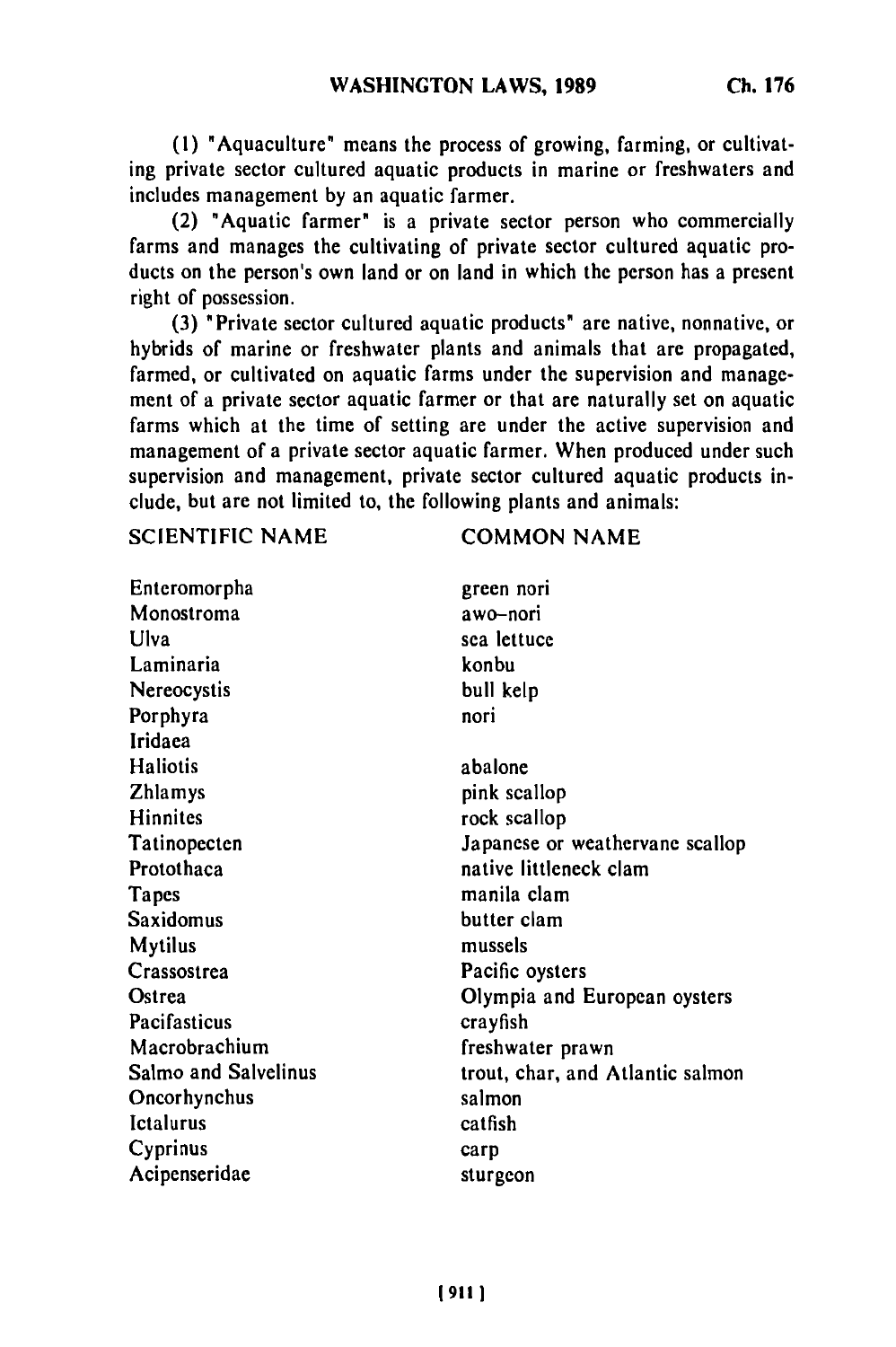Private sector cultured aquatic products do not include herring spawn on kelp and other products harvested under a herring spawn on kelp permit issued in accordance with section 2 of this act.

(4) "Department" means the department of agriculture.

**(5)** "Director" means the director of agriculture.

Sec. 4. Section 75.08.230, chapter 12, Laws of 1955 as last amended **by** section 230, chapter 202, Laws of **1987** and RCW 75.08.230 are each amended to read as follows:

**(I)** Except as provided in this section, state and county officers receiving the following moneys shall deposit them in the state general fund:

(a) The sale of licenses required under this title;

**(b)** The sale of property seized or confiscated under this title;

(c) Fines and forfeitures collected under this title;

**(d)** The sale of real or personal property held for department purposes;

**(e)** Rentals or concessions of the department;

**(f)** Moneys received for damages to food fish, shellfish or department property; and

**(g)** Gifts.

(2) The director shall make weekly remittances to the state treasurer of moneys collected **by** the department.

**(3) All** fines and forfeitures collected or assessed **by** a district court for a violation of this title or rule of the director shall **be** remitted as provided in chapter 3.62 RCW.

(4) Proceeds from the sale of food fish or shellfish taken in test fishing conducted **by** the department, to the extent that these proceeds exceed the estimates in the budget approved **by** the legislature, may be allocated as unanticipated receipts under RCW 43.79.270 to reimburse the department for unanticipated costs for test fishing operations in excess of the allowance in the budget approved **by** the legislature.

**(5)** Proceeds from the sale of salmon and salmon eggs **by** the department, to the extent these proceeds exceed estimates in the budget approved **by** the legislature, may be allocated as unanticipated receipts under RCW 43.79.270. Allocations under this subsection shall be made only for hatchery operations partially or wholly financed **by** sources other than state general revenues or for purposes of processing human consumable salmon for disposal.

**(6)** Moneys received **by** the director under RCW 75.08.045, to the extent these moneys exceed estimates in the budget approved **by** the legislature, may **be** allocated as unanticipated receipts under RCW 43.79.270. Allocations under this subsection shall be made only for the specific purpose for which the moneys were received, unless the moneys were received in settlement of a claim for damages to food fish or shellfish, in which case the moneys may be expended for the conservation of these resources.